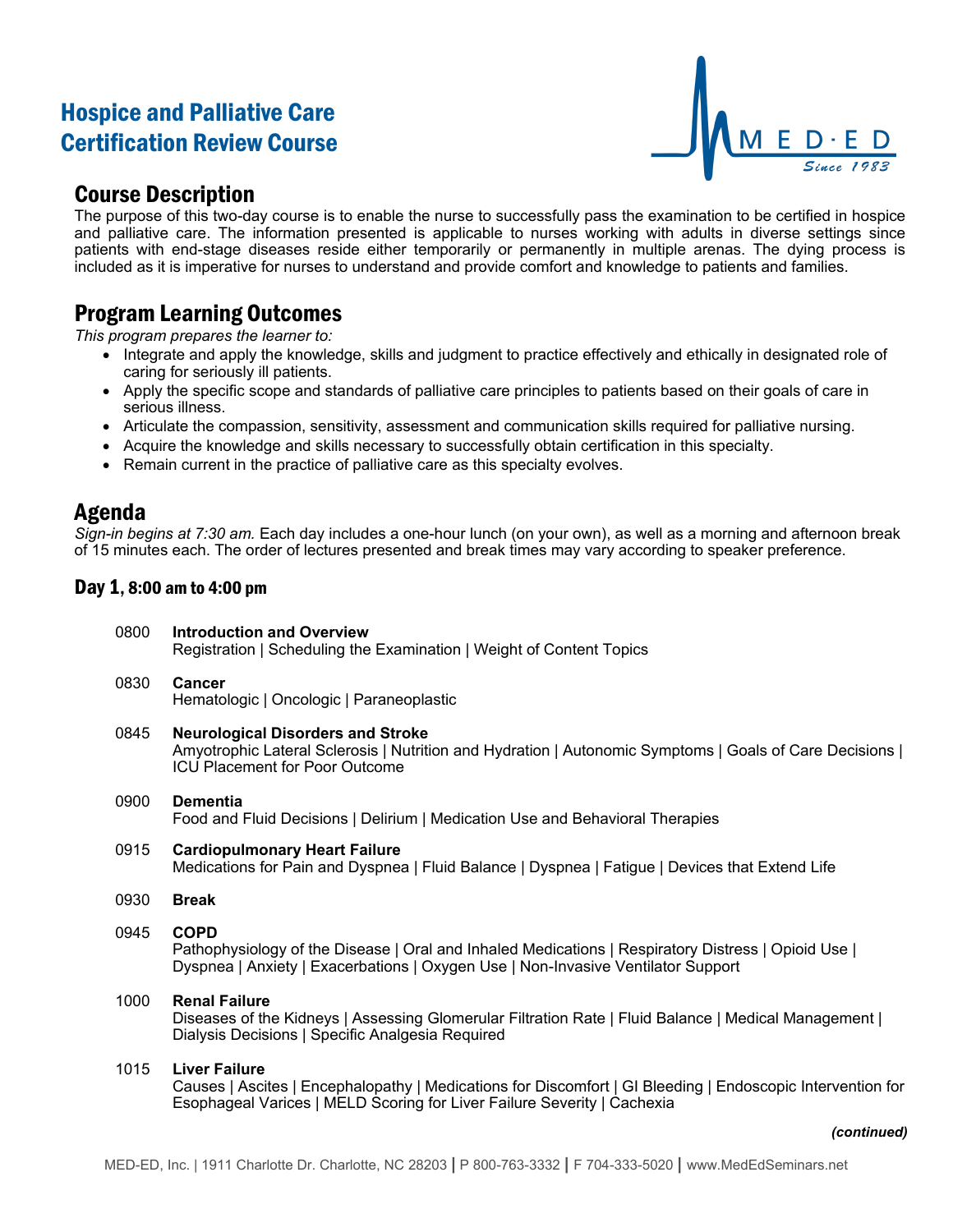#### *(continued)*

| 1030 | <b>Palliative Symptom Management</b><br>Review Goals of Care   Distressing Symptoms   Anorexia/Cachexia   Mobility   Skin Protection                                                                                                                                                                |
|------|-----------------------------------------------------------------------------------------------------------------------------------------------------------------------------------------------------------------------------------------------------------------------------------------------------|
| 1045 | <b>Pain Management: Assessment and Evaluation</b><br>Past History   Current Etiology   Types of Pain   Psychosocial   Existential   Cultural   Fear   Depression                                                                                                                                    |
| 1145 | Lunch                                                                                                                                                                                                                                                                                               |
| 1245 | Pain Management: Assessment and Evaluation (cont.) and Pharmacologic Interventions<br>WHO Ladder   APS 12 Principles   Appropriate Pain Scales   Medications   Baseline and Breakthrough<br>Pain   Side Effects   Equianalgesic Determination   Adjuvant Medications   Spiritual Issues   Therapies |
| 1400 | <b>Break</b>                                                                                                                                                                                                                                                                                        |
| 1415 | <b>Symptom Management</b><br>Dyspnea and Cough   Nausea and Vomiting   Constipation   Delirium   Depression   Anxiety                                                                                                                                                                               |
| 1530 | <b>Hospice and Palliative Emergencies</b><br>Complications   Superior Vena Cava Syndrome   Spinal Compression   Acute Hemorrhage                                                                                                                                                                    |
|      |                                                                                                                                                                                                                                                                                                     |
| 1600 | <b>Adjourn</b>                                                                                                                                                                                                                                                                                      |

## Agenda

### Day 2, 8:00 am to 4:00 pm

0800 **Approach to Test-Taking**

| 0845 Care of the Patient and Family               |
|---------------------------------------------------|
| Grief Process   Types of Grief   Bereavement Plan |

- 0945 **Break**
- 1000 **Care of the Patient and Family (cont.) and Medicare Hospice Benefit** Goals of Care | Risks and Benefits of Interventions | Assess for Desired Place of Death | Patient/Surrogate Elect the Benefit | Desired Hospice | Requirements for Certifications | Four Levels of Care
- 1100 **Education and Advocacy** Learning Styles | Teaching Responsibilities | Communication Strategies
- 1145 **Lunch**
- 1245 **Care of the Imminently Dying Patient and Management of Symptoms** Signs and Symptoms | Change in Respirations | Mottling | Restlessness | Near-Death Awareness | Rales Dyspnea | Explanation of Interventions| Pharmacological and Non-Pharmacological | Spiritual Support | Presence | Teach Family to Recognize Stages in the Dying Process
- 1415 **Break**
- 1430 **Professional and Regulatory Issues** Nursing Standards | Practice Guidelines | Advance Directives | Professional Responsibilities | Domains of Care | Evidenced-Based Practice | Quality Assurance Practices
- 1530 **Review Questions**
- 1600 **Adjourn**